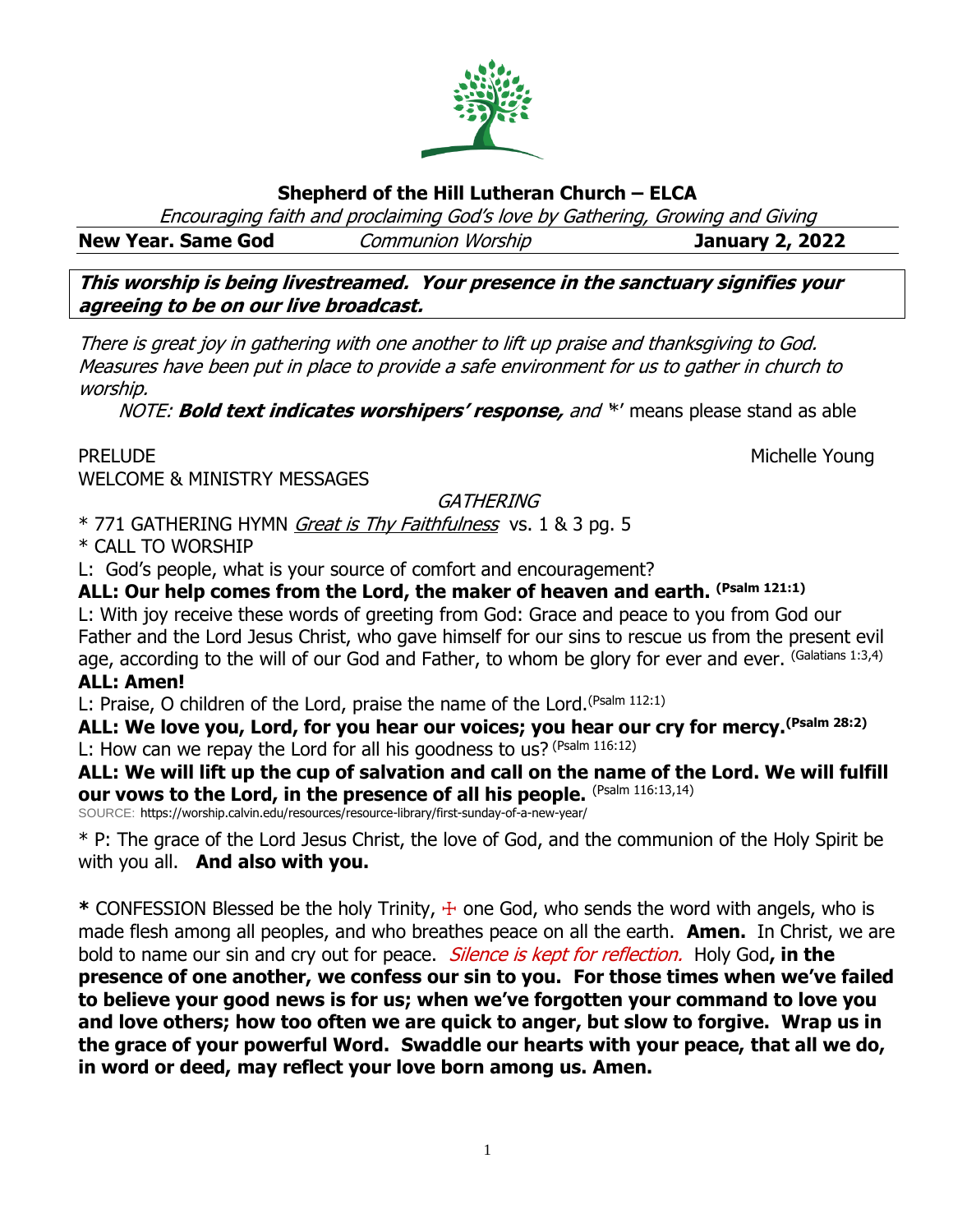\* FORGIVENESS I bring you good news of great joy for all people: God has come among us in the child born of Mary, Christ the Lord.  $+$  In Christ your sins are forgiven and you are clothed in peace. **Amen.**

\* The Lord be with you. **And also with you.** 

\* PRAYER OF THE DAY Let us pray. Ever-present God, **as we face a new year with the joys and struggles it will bring, we find hope and strength in knowing you will be with us. May your steadfast love, mercy, and wisdom guide us through each day. May the Holy Spirit make us thirst and hunger for what only you provide, through your Son, Jesus Christ our Lord. Amen.**

#### **GROWING**

Moses is preparing the Israelite nation for their journey into the land God promised them, which will offer them a new beginning as a nation of God. As their leader, Moses is all too aware of how easily the people turn their hearts and lives away from God. He does not want them to forget all God has given them, including laws that will lead them in a right relationship with God and one another. A reading from the Book of Deuteronomy, chapter 4.

 $1$ So now, Israel, give heed to the statutes and ordinances that I am teaching you to observe, so that you may live to enter and occupy the land that the LORD, the God of your ancestors, is giving you. <sup>2</sup>You must neither add anything to what I command you nor take away anything from it, but keep the commandments of the LORD your God with which I am charging you.

 $6$ You must observe them diligently, for this will show your wisdom and discernment to the peoples, who, when they hear all these statutes, will say, "Surely this great nation is a wise and discerning people!" <sup>7</sup>For what other great nation has a god so near to it as the LORD our God is whenever we call to him? <sup>8</sup>And what other great nation has statutes and ordinances as just as this entire law that I am setting before you today?

<sup>9</sup>But take care and watch yourselves closely, so as neither to forget the things that your eyes have seen nor to let them slip from your mind all the days of your life; make them known to your children and your children's children. The Word of the Lord. **All: Thanks be to God.** 

This particular book of the Bible is only 108 verses long, and is more like a sermon than a letter. Within it, James repeatedly urges Christians to conduct their lives according to the wisdom that is from above, from the God who is the giver of "every perfect gift," rather than according to earthly wisdom, which leads to death. Empowered by God's "implanted word," Christians are called to be not merely "hearers" but "doers" who show forth their faith in specific and practical acts of love and mercy that shape and sustain community. https://enterthebible.org/courses/james/lessons/summary-of-james

A reading from the Letter of James, chapter 1, various verses

<sup>1</sup>James, a servant of God and of the Lord Jesus Christ, To the twelve tribes in the Dispersion: Greetings. <sup>2</sup>My brothers and sisters, whenever you face trials of any kind, consider it nothing but joy,  $3$ because you know that the testing of your faith produces endurance;  $4$  and let endurance have its full effect, so that you may be mature and complete, lacking in nothing.

<sup>5</sup>If any of you is lacking in wisdom, ask God, who gives to all generously and ungrudgingly, and it will be given you.

 $12B$ lessed is anyone who endures temptation. Such a one has stood the test and will receive the crown of life that the Lord has promised to those who love him.  $13$ No one, when tempted, should say, "I am being tempted by God"; for God cannot be tempted by evil and he himself tempts no one.  $^{14}$ But one is tempted by one's own desire, being lured and enticed by it;  $^{15}$ then, when that desire has conceived, it gives birth to sin, and that sin, when it is fully grown, gives birth to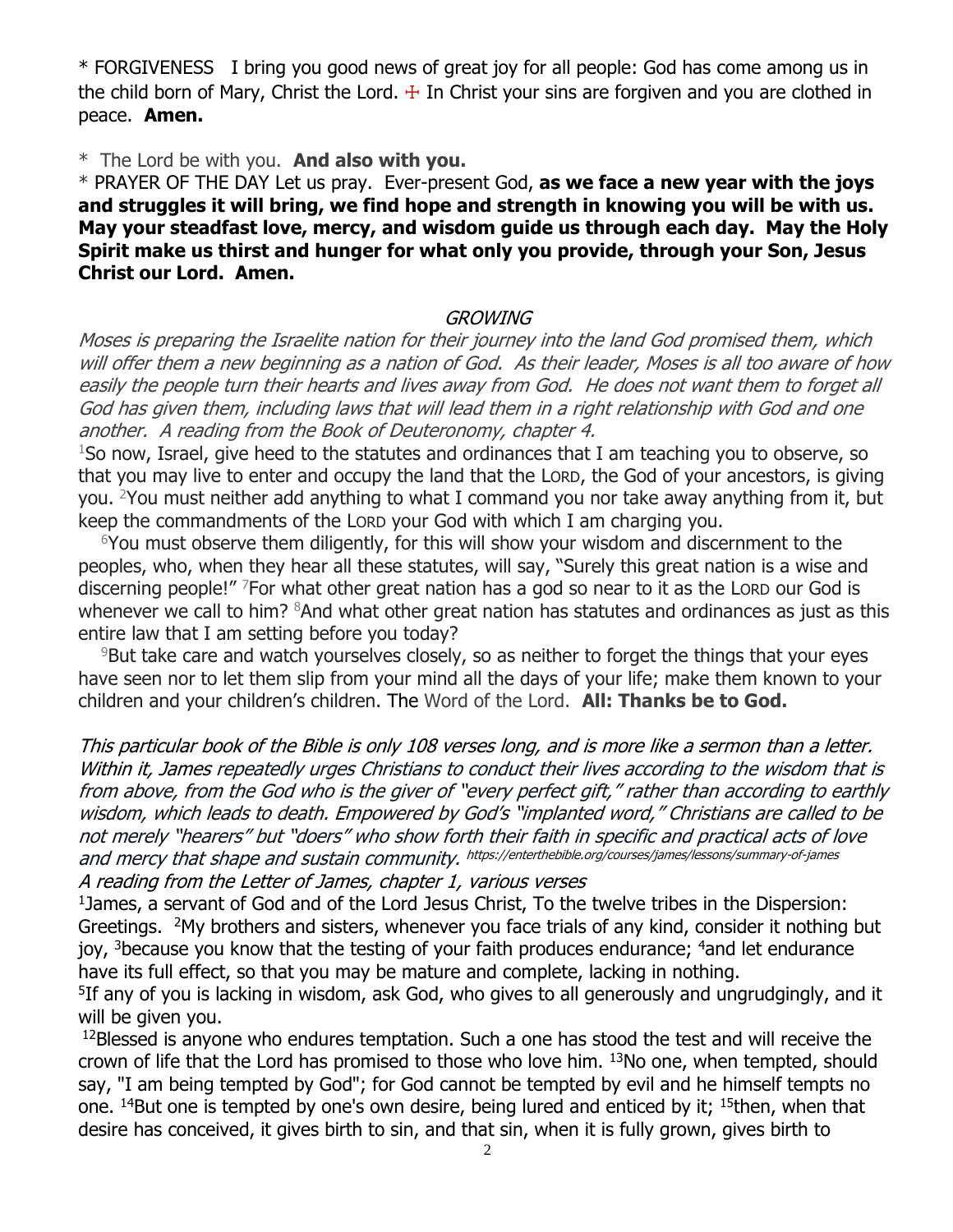death. <sup>16</sup>Do not be deceived, my beloved.

 $17$  Every generous act of giving, with every perfect gift, is from above, coming down from the Father of lights, with whom there is no variation or shadow due to change. <sup>18</sup>In fulfillment of his own purpose he gave us birth by the word of truth, so that we would become a kind of first fruits of his creatures.

 $19$ You must understand this, my beloved: let everyone be quick to listen, slow to speak, slow to anger; <sup>20</sup>for your anger does not produce God's righteousness.

<sup>22</sup>But be doers of the word, and not merely hearers who deceive themselves. The Word of the Lord. **All: Thanks be to God.** 

NEW YEAR. SAME GOD MESSAGE **Pastor Mary Eide** Pastor Mary Eide

#713 HYMN OF THE DAY *Lord, Let My Heart Be Good Soil* Sung twice p.6 **GIVING** 

\*THE APOSTLES' CREED (professed together)

**I believe in God, the Father almighty, creator of heaven and earth. I believe in Jesus Christ, his only Son, our Lord. He was conceived by the power of the Holy Spirit and born of the virgin Mary.**

**He suffered under Pontius Pilate, was crucified, died, and was buried. He descended into hell.\* On the third day he rose again. He ascended into heaven, and is seated at the right hand of the Father. He will come again to judge the living and the dead. I believe in the Holy Spirit, the holy catholic Church, the communion of saints, the forgiveness of sins, the resurrection of the body, and the life everlasting. Amen**  $*$  Or, He descended to the dead.

NOTE: Giving to support God's ministry at Shepherd of the Hill can be mailed in (Mailing address: 207 University St., Elk Mound, WI 54739– OR - go to GIVE tab on our website (www.sothem.org) to make a one time or reoccurring donation.

\* OFFERING PRAYERS Gracious God, **your Word-made-flesh brings harmony to the earth. As we offer ourselves and these your gifts, prepare us to receive the grace and truth you offer at this table and renew in us the song of your salvation, in Jesus Christ our Savior**. **Amen.**

**\*** PRAYERS (L: Ever-present God. **ALL: Receive our prayer.**)

\* GREAT THANKSGIVING The Lord be with you. **And also with you.** Lift up your hearts. **We lift them to the Lord.** Let us give thanks to the Lord our God. **It is right to give our thanks and praise.** 

\* WORDS OF INSTITUTION

\* LORD'S PRAYER **Our Father, who art in heaven, hallowed be thy name; thy kingdom come; thy will be done; on earth as it is in heaven. Give us this day our daily bread. And forgive us our trespasses, as we forgive those who trespass against us. And lead us not into temptation; but deliver us from evil. For thine is the kingdom, the power and the glory, for ever and ever. Amen**

\* INVITATION TO COMMUNION In Christ's manger, at Christ's table, come, see what God makes known for you.

HOLY COMMUNION (Ushers will begin in the back of the sanctuary, directing you to the front of the sanctuary. Children not receiving communion may be brought forward for a blessing. Please let the ushers know if you would like communion brought to you.)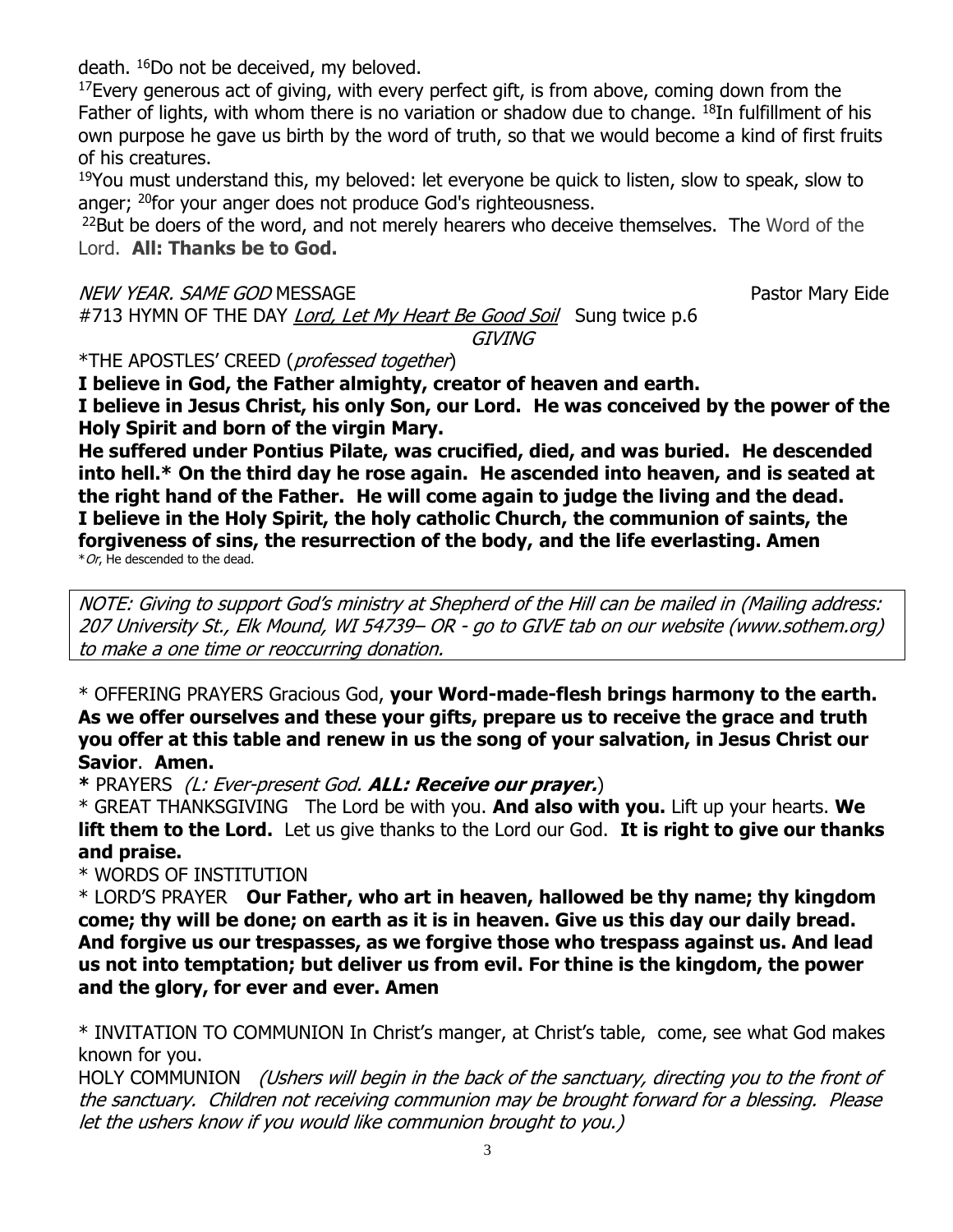\* PRAYER AFTER COMMUNION We thank you, wondrous God, for Jesus, God with us, in these gifts of bread and wine. As we have shared this feast of love, strengthen us to share your love with all the world. In Jesus' name we pray. **Amen.**

\* ANNOUNCEMENTS/BLESSING The God of hope fill us with all joy and peace in believing, so that we may abound in hope by the power of the Holy Spirit,  $+$  through Christ Jesus, the Word made flesh. **Amen.**

 $*$  #746 CLOSING HYMN *Day by Day* page 7

BELLS AND DISMISSAL Go in peace. Share the gift of Jesus. **Thanks be to God.** POSTLUDE **Michelle Young** \*\*\*\*\*\*\*\*\*\*\*\*\*\*\*\*\*\*\*\*\*\*\*\*\*\*\*\*\*\*\*\*\*\*\*\*\*\*\*\*\*\*

THIS WEEK AT CHURCH AND BEYOND OUR DOORS

**Today: NO Sunday School 10:00 am - Communion Worship** Monday 7:00 pm - AA meeting Tuesday: 4-6 pm - Food Pantry Wednesday 3:20-4:30pm - 7<sup>th</sup>-8<sup>th</sup> Grade Confirmation Class Friday: 10am-Noon - Food Pantry Next Sunday: 8:45am - Sunday School 10:00 am - Worship 11:00 am - Fellowship

## ANNOUNCEMENTS

RESUMING Confirmation Classes 1/5<sup>th</sup> (Wed. 3:20pm) and Sunday School 1/9<sup>th</sup> (Sun. 8:45am)

ANNUAL CONGREGATIONAL MEETING is JANUARY  $30<sup>th</sup>$ . It will be held in the sanctuary after a shortened service. More information to come

GRIEF SHARE Beginning January 11, 2022, we will be starting a thirteen-week grief support group meeting on Tuesdays of every week at 7:00 PM via ZOOM. This program consists of video seminars featuring leading grief recovery experts, group discussions about the weekly video content, and a personal workbook with study exercises that reinforce the weekly session topics.

Because this is by ZOOM, we are not limited by geographics of the attendees. If there is someone you know outside our community who you feel could benefit from this program, please encourage them to contact us. Call Denise at Trinity United Methodist Church Elk Mound at (715) 879-5596 to register and purchase your workbook for \$15.00. Workbooks are available at Trinity Elk Mound or Hudson UMC Hudson. Those outside the community will have to order their workbook from Grief Share but register first. We will furnish that information at the time of registration.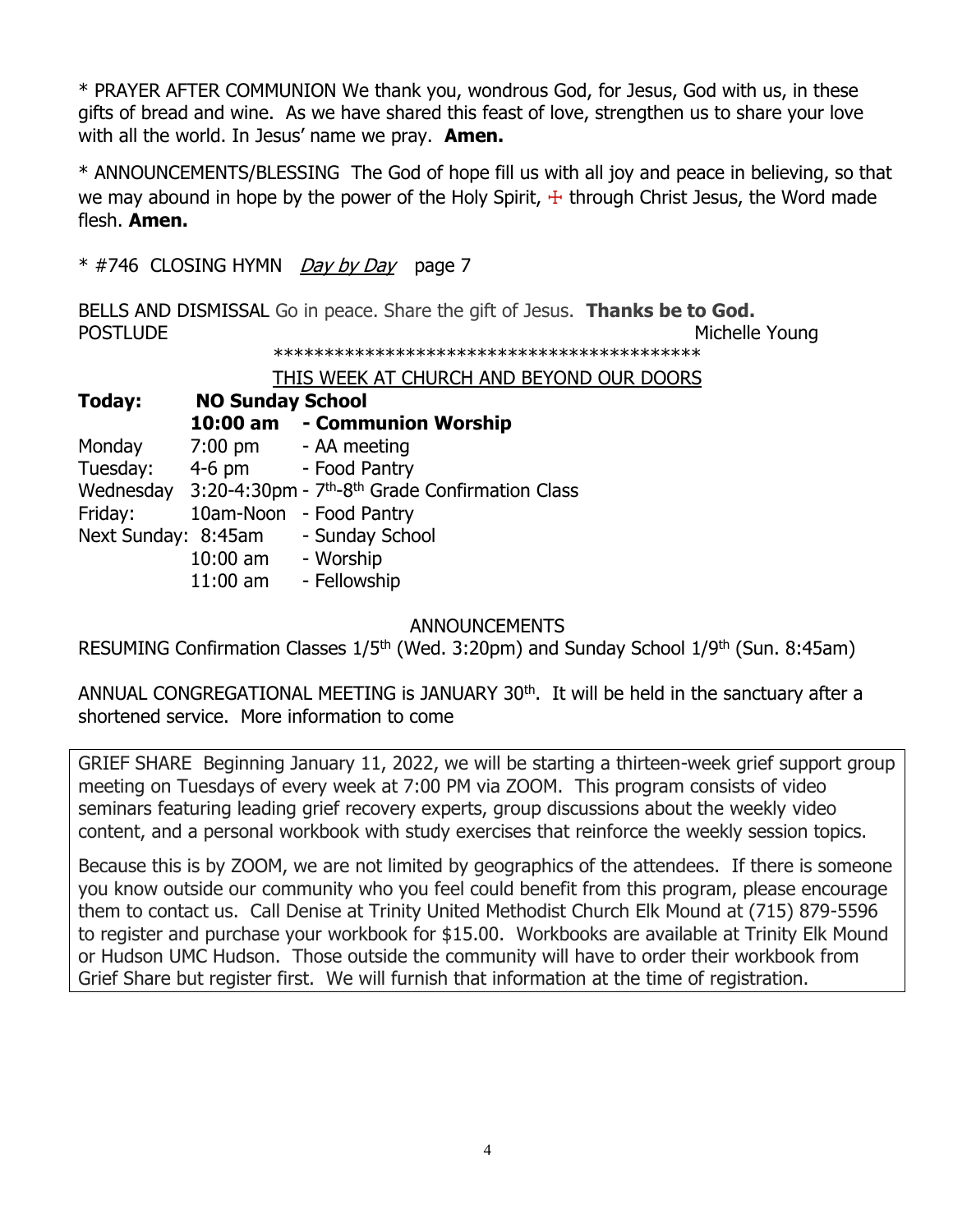## **Great Is Thy Faithfulness**



"Great is the Faithfulness" was reprinted with permission under One License #A-724679. All rights reserved.

Text: Thomas O. Chisholm, 1866–1960<br>Music: FAITHFULNESS, William M. Runyan, 1870–1957<br>Text and music © 1923, ren. 1951 Hope Publishing Company, Carol Stream, IL 60188. All rights reserved. Used by permission. Duplication in any form prohibited without permission or valid license from copyright administrator.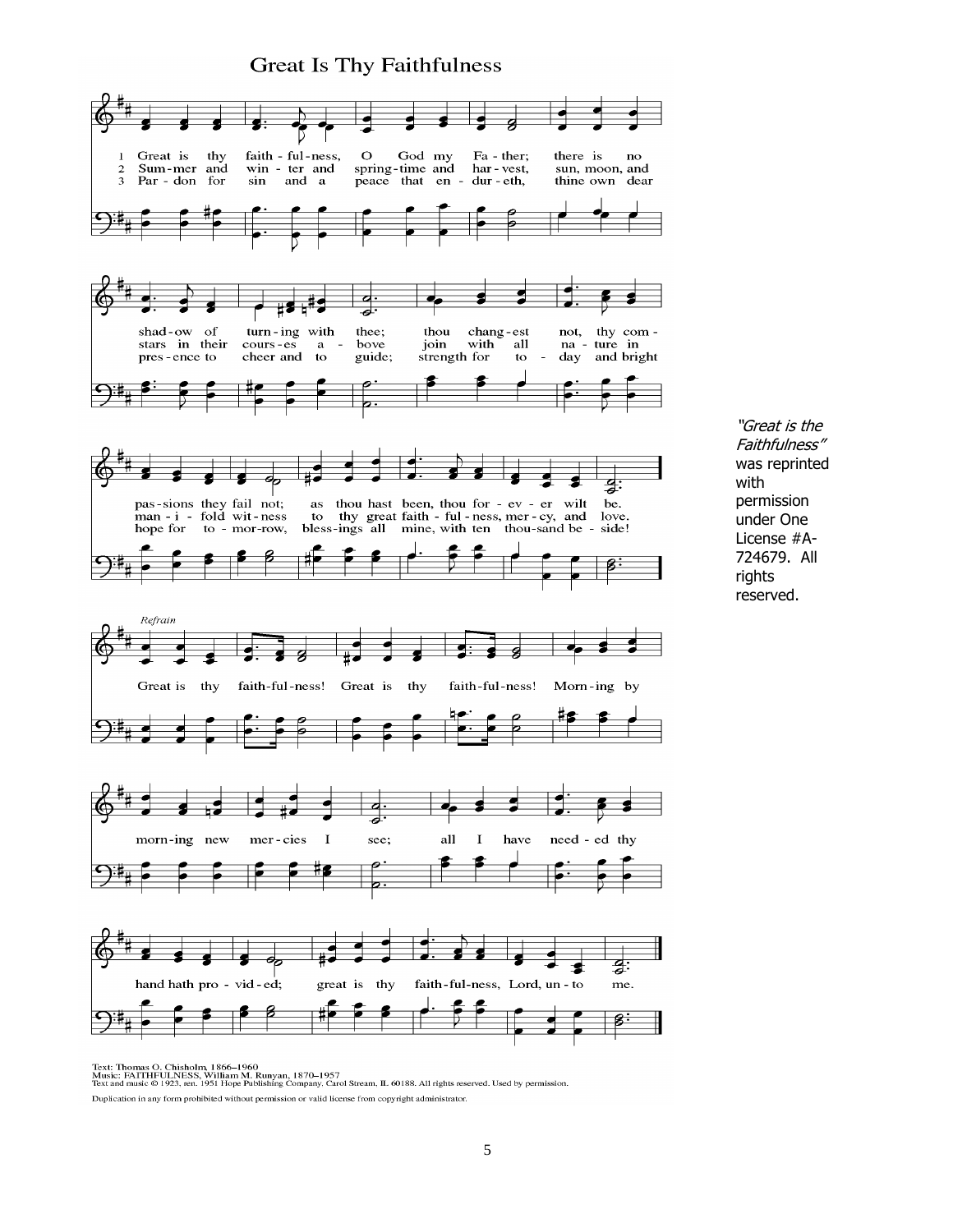# Lord, Let My Heart Be Good Soil



"Lord, Let My Heart Be Good Soil" was reprinted with permission under One License #A-724679. All rights reserved.

Text: Handt Hanson, b. 1950<br>Music: GOOD SOIL, Handt Hanson Text and music © 1985 Prince of Peace Publishing, Changing Church, Inc., admin. Augsburg Fortress.

Duplication in any form prohibited without permission or valid license from copyright administrator.

**Shepherd of the Hill Lutheran Church 207 University Street, Elk Mound, WI 54739**

Office Phone: 715-879-5115 Email: [sothlc@sothem.org](mailto:sothlc@sothem.org) Website www.sothem.org Find us on Facebook, too!

Pastor Mary Eide (H) 715-309-4065 [meide@luthersem.edu](mailto:meide@luthersem.edu) Custodian, Terry Stamm 715-379-3728

Sunday School Coordinators: Jaime Folczyk [mjfolczyk@yahoo.com](mailto:mjfolczyk@yahoo.com) or Holly Sweeney Financial Secretary: Barb Vadnais [barbvadnais1@gmail.com](mailto:barbvadnais1@gmail.com)

Copyright © 2021 Augsburg Fortress. All rights reserved. Reprinted by permission under Augsburg Fortress Liturgies Annual License #SAS028313.

New Revised Standard Version Bible, Copyright © 1989, Division of Christian Education of the National Council of the Churches of Christ in the United States of America. Used by permission. All rights reserved.

Revised Common Lectionary, Copyright © 1992 Consultation on Common Texts, admin Augsburg Fortress. Used by permission.

One License Podcast / Streaming License A-724679